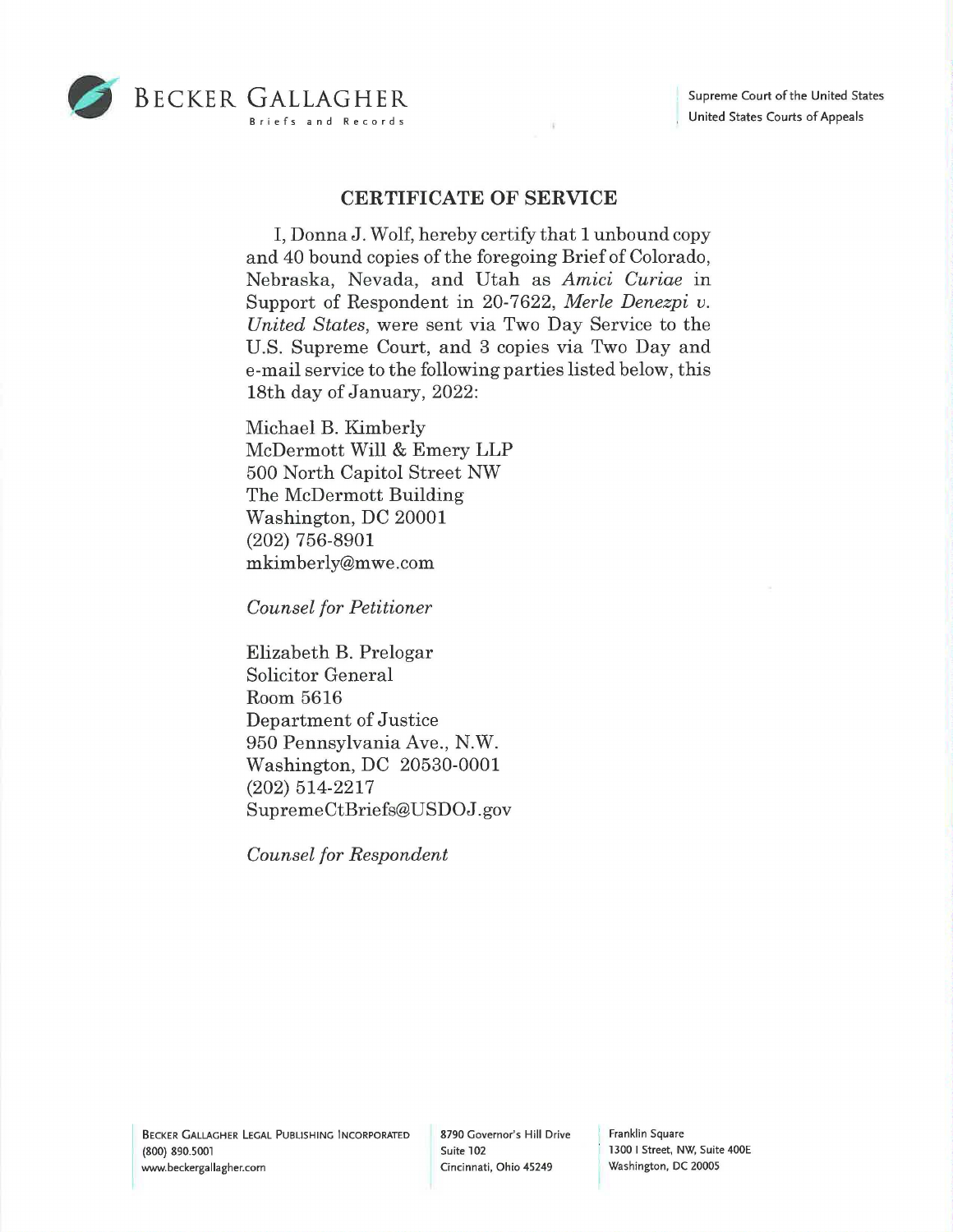Eric R. Olson Solicitor General *Counsel of Record*  Office of the Colorado Attorney General 1300 Broadway, 10th Floor Denver, Colorado 80203 Eric. Olson@coag.gov (720) 508-6000

*Counsel for Amici Curiae*